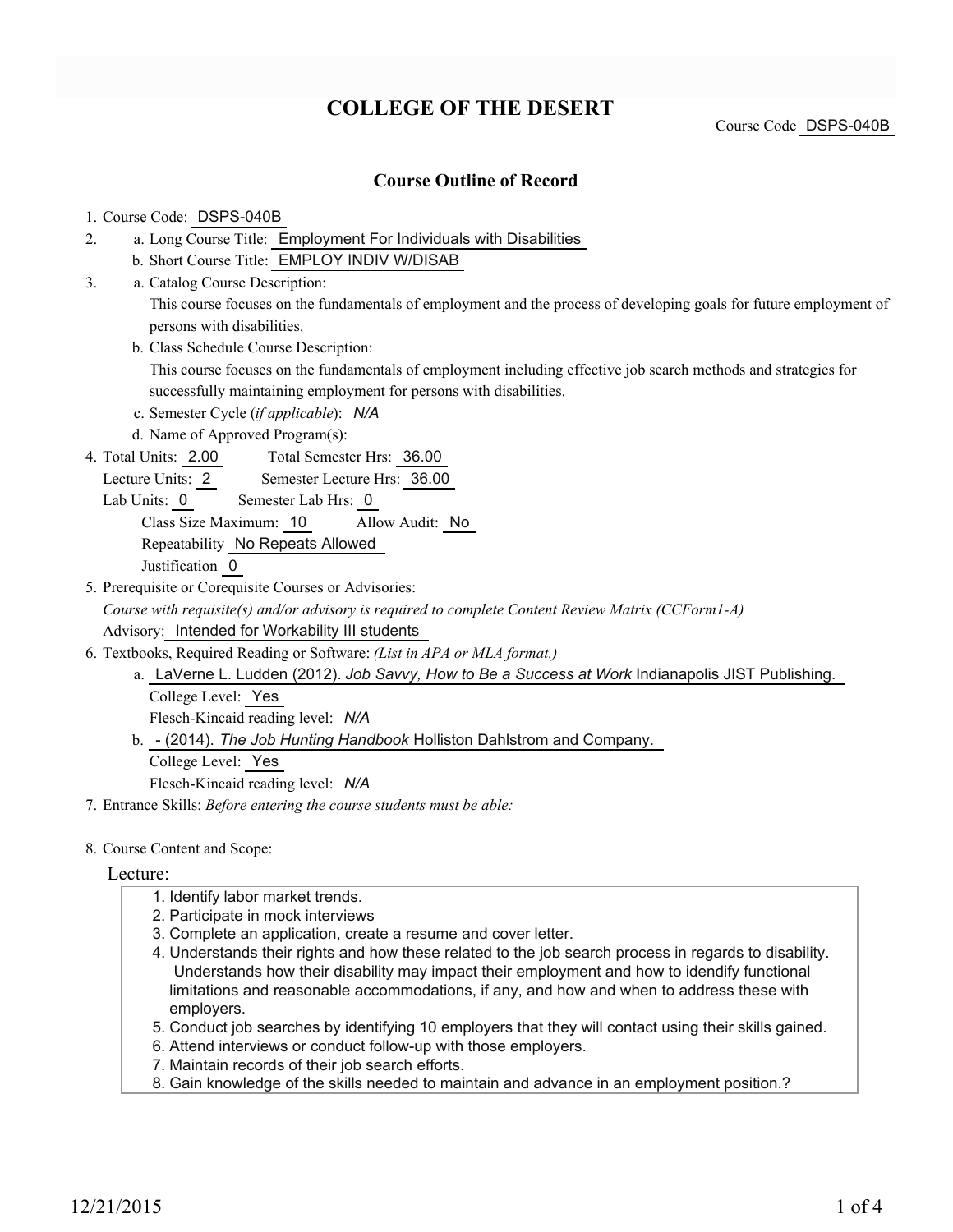# DSPS 040B-Employment For Individuals with Disabilities

Lab: *(if the "Lab Hours" is greater than zero this is required)*

9. Course Student Learning Outcomes:

- 1. Identify individual employment goals, skills, and competences required to maintain and advance in a work environment.
- 2. Compose a sample job application, resume, and cover letter.
- 3. Differentiate appropriate and inappropriate disclosure in relation to their disability in a professional context.

10. Course Objectives: Upon completion of this course, students will be able to:

a. Identify and define the student's individual employment goal.

b. Locate and describe local businesses that correlate to the student's identified employment goal.

c. Examine and analyze labor market trends in the student's identified field of employment goal.

d. After completing a comprehensive job search applicable to the student's employment goal, student will complete an application, a functional resume and cover letter.

e. Demonstrate interview skills by participating in a mock interview.

f. Describe the skills and competencies required to maintain and advance in a position as identified by the student's employment goal.

Methods of Instruction: *(Integration: Elements should validate parallel course outline elements)* 11.

- a. Activity
- b. Experiential
- c. Lecture
- d. Observation
- e. Participation
- f. Role Playing
- g. Self-exploration
- 12. Assignments: (List samples of specific activities/assignments students are expected to complete both in and outside of class.) In Class Hours: 36.00

Outside Class Hours: 72.00

- a. In-class Assignments
	- 1. Student will conduct a mock interview using skills gained from class including incorporation of their elevator speech.
	- 2. Student will participate in Job Club activities during weeks seven to sixteen of the class and during this time will provide documentation of 10 employer contacts and follow -up efforts with these employers in an attempt to gain an interview.
- b. Out-of-class Assignments
	- 1. Student will research a minimum of 2 employment goals by using the Onet Online, Occupational Outlook Handbook and/or California Occupational Guides provide a written documentation on the nature of the work, working conditions, the education and training typically required for entry into the job, and job outlook.
	- 2. Student will choose and focus course activities and efforts on a specific employment goal. After lecture on how to address issues regarding disability during job search each student will identify 5 possible function limitations and 5 reasonable accommodations that could be addressed with an employer to help them to be successful on the job.
	- 3. Student will use internet job search sites, contact employers online or by phone or in person, sign up with the Workforce Development Department and other available employment resources to become aware of employers who hire for his/her employment goal.
	- 4. Student will complete a sample application, create a resume, write a cover letter and write a thank you letter.
	- 5. Student will complete handouts, classroom activities and a final examination to demonstrate knowledge of the skills and competencies required to maintain and advance in employment.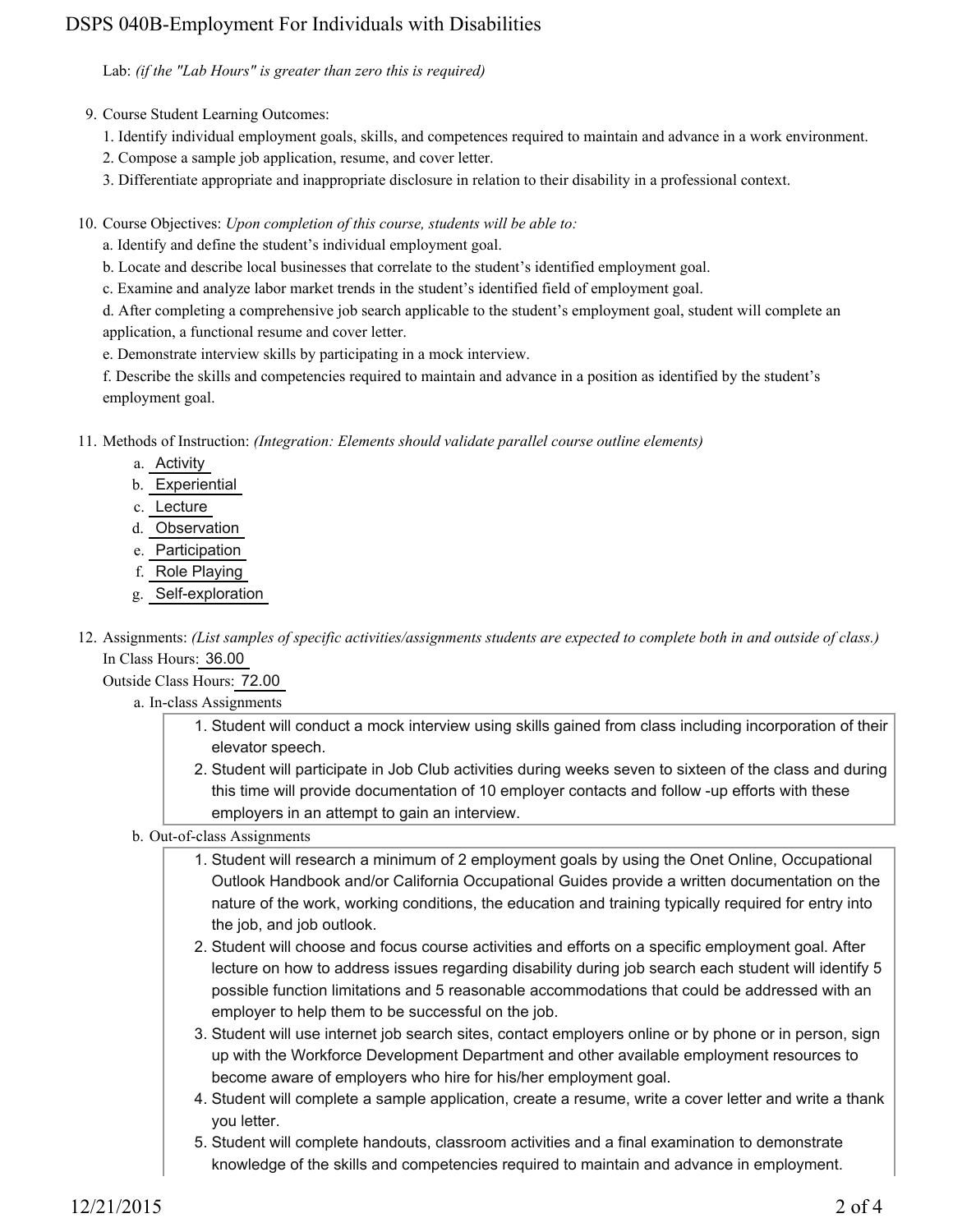- 13. Methods of Evaluating Student Progress: The student will demonstrate proficiency by:
	- Written homework

1. Each student chooses their employment goal and submits two labor market surveys in occupations related to that goal. 2. Each student completes a job application. 3. Each student completes a resume and cover letter. 4. Each student completes answers to a selected number of interview questions. 5. Each student identifies 10 employers who have employees in their chosen occupation. 6. Each student confirms that they have sent cover letters or resumes or have applied at 10 employers. 7. Each student keeps a log of the 10 employers and the results of making at least one follow up contact.

Presentations/student demonstration observations

1.Each student presents to the class what they found out about two occupations where they completed labor market surveys. 2. After instruction and practice in class students will complete a mock interview in class. The students and instructor will complete a written critique of the interview which evaluates presentation, verbal and nonverbal skills.

- Group activity participation/observation Students will participate in a Job Club during each class discussing there efforts and hurdles in identifying, contacting and following up with 10 employers in their occupational goal.
- Mid-term and final evaluations

A final examination is given regarding the topics covered in class and through the textbook on the skills and competencies required to maintain and advance in employment.

- 14. Methods of Evaluating: Additional Assesment Information:
- 15. Need/Purpose/Rationale -- All courses must meet one or more CCC missions.
	- IO Personal and Professional Development
		- Self-evaluate knowledge, skills, and abilities.

PO-SSS Self-Awareness, Self-Understanding, and Self-Advocacy Develop realistic goals.

 $C = 11 \text{ T} C C$ 16.

| 16. Comparable Transfer Course                                                                                                                                                                                                                                                                                            |                    |                      |                      |                     |  |
|---------------------------------------------------------------------------------------------------------------------------------------------------------------------------------------------------------------------------------------------------------------------------------------------------------------------------|--------------------|----------------------|----------------------|---------------------|--|
| <b>University System</b>                                                                                                                                                                                                                                                                                                  | Campus             | <b>Course Number</b> | <b>Course Title</b>  | <b>Catalog Year</b> |  |
| 17. Special Materials and/or Equipment Required of Students:                                                                                                                                                                                                                                                              |                    |                      |                      |                     |  |
| 18. Materials Fees:                                                                                                                                                                                                                                                                                                       | Required Material? |                      |                      |                     |  |
| <b>Material or Item</b>                                                                                                                                                                                                                                                                                                   |                    |                      | <b>Cost Per Unit</b> |                     |  |
| 19. Provide Reasons for the Substantial Modifications or New Course:                                                                                                                                                                                                                                                      |                    |                      |                      |                     |  |
| Periodic Review<br>a. Cross-Listed Course (Enter Course Code): N/A<br>20.<br>b. Replacement Course (Enter original Course Code): N/A<br>21. Grading Method (choose one): Letter Grade Only                                                                                                                                |                    |                      |                      |                     |  |
| 22. MIS Course Data Elements<br>a. Course Control Number [CB00]: CCC000024620<br>b. T.O.P. Code [CB03]: 210450.00 - Disability Services<br>c. Credit Status [CB04]: D - Credit - Degree Applicable<br>d. Course Transfer Status [CB05]: $B =$ Transfer CSU<br>e. Basic Skills Status [CB08]: 2N = Not basic skills course |                    |                      |                      |                     |  |